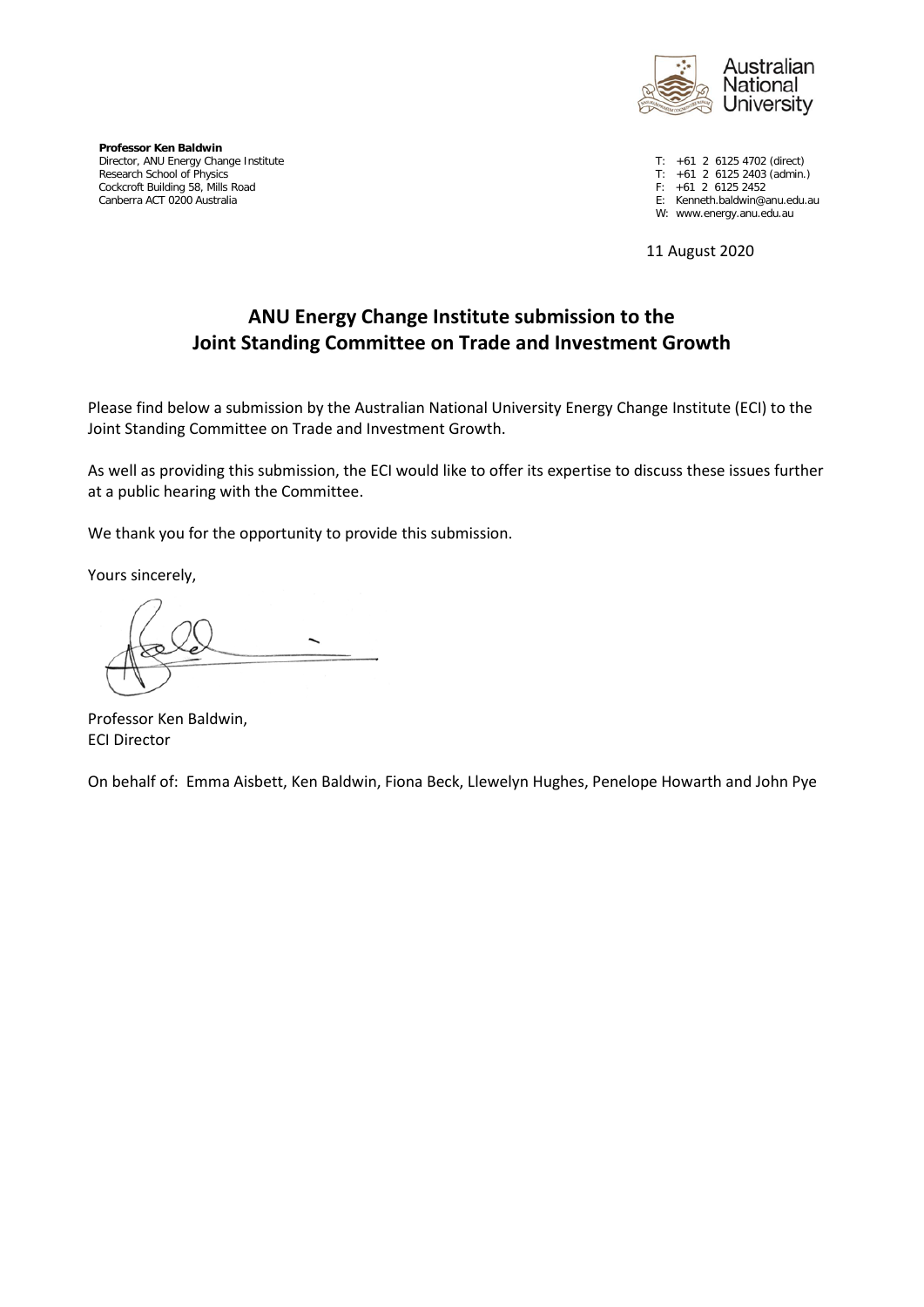# **ANU ENERGY CHANGE INSTITUTE submission to the Joint Standing Committee on Trade and Investment Growth**

The ANU Energy Change Institute comprises over 300 researchers from the full spectrum of energy disciplines. The Institute currently has a major initiative relevant to the Joint Standing Committee on Trade and Investment, namely, the Zero-Carbon Energy for the Asia Pacific (ZCEAP) Grand Challenge. The ZCEAP Grand Challenge recognises that Australia is a renewable-energy powerhouse and a resource-rich nation, whose immediate neighbours in the Indo-Pacific will account for two-thirds of the world's energy demand growth in the coming decades. It aims to provide research which underpins transformation in the way Australia trades with the world and specifically with the Indo-Pacific – based on renewable energy.

Below, we provide the following input to the Committee, focussing on the Terms of Reference for which we have specific expertise.

*a. Consider if Australia is too reliant on any one market for exports. If so, what factors are contributing to this dominance*

Already at the turn of the millennium, Australia was one of the most Asia-oriented economy in the world defined in terms of its trade share going to, and derived from, Asian economies (Armstrong, Drysdale & [Kalirajan, n.d.\)](https://crawford.anu.edu.au/pdf/phd/armstrong/s3p1.pdf). The importance of Asia in our trading relationships is consistent with the size, growth and proximity of their market. However, the growth in recent decades of trade with Asia has arguably contributed to a narrowing of Australia's economic base. In particular, Chinese commodity markets have grown substantially (see Figure 1) and now dominate Australia's export profile (see Figures 2a & 2b).



**Figure 1: Australia's exports to China over time: Sourc[e https://atlas.cid.harvard.edu/](https://atlas.cid.harvard.edu/)**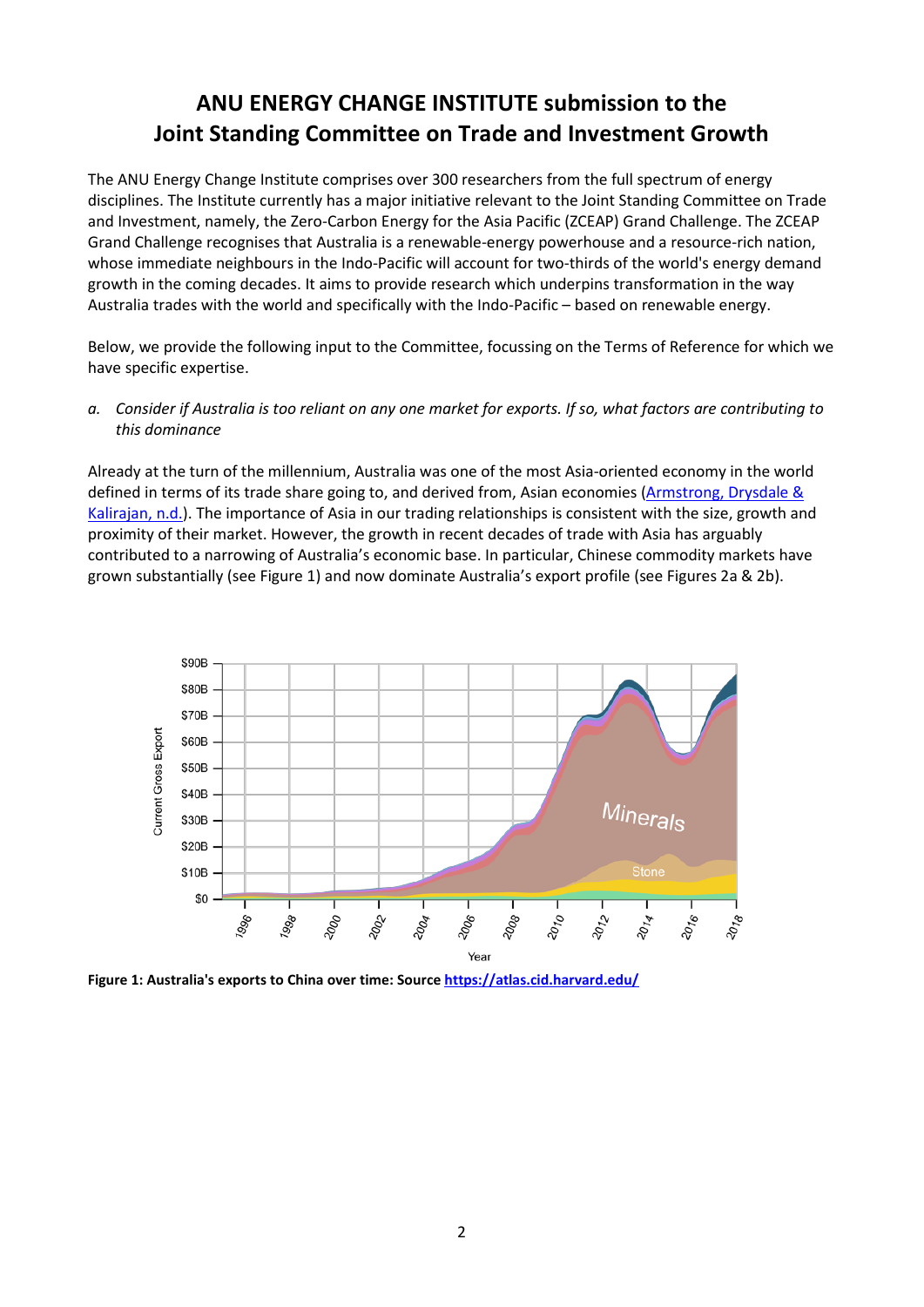

**Figure 2: Australia's goods export destinations: source Composition of Australia's Trade 2018-19 (DFAT)**

On the one hand, the magnitude of the commodity (especially mineral) trade relationship between Australia and China is simply a reflection of mutually-beneficial trade according to comparative advantage. In broad terms China's dominance of our export market is consistent with the size of its economy and relative geographic proximity.

An alternative view is that the current importance of Chinese commodity markets simply reflects that Australia has yet to recognise the economic potential of alternative exports, alongside an absence of policies addressing market barriers for new industries. Figure 3 illustrates the magnitude of some of the export potential which could be realised from the export of Australian renewable energy, as well as the significant value-add to our mineral resources using renewable energy rather than exporting them raw to Asia. Th[e Asian Renewable Energy Hub](https://asianrehub.com/) an[d Suncable](https://www.suncable.sg/) are examples of multi-tens of billions of dollar proposed projects that would help diversify our export base by expanding our exports of hydrogen/ammonia (Asian Renewable Energy Hub) and initiating direct export of electricity (Suncable). The Asian Renewable Energy Hub is located in close proximity to Australia's world-leading iron ore deposits, meaning it could provide plentiful, cheap electricity and clean hydrogen to power green steel production. As a premium product, green steel will be in most demand in advanced markets and products such as cars.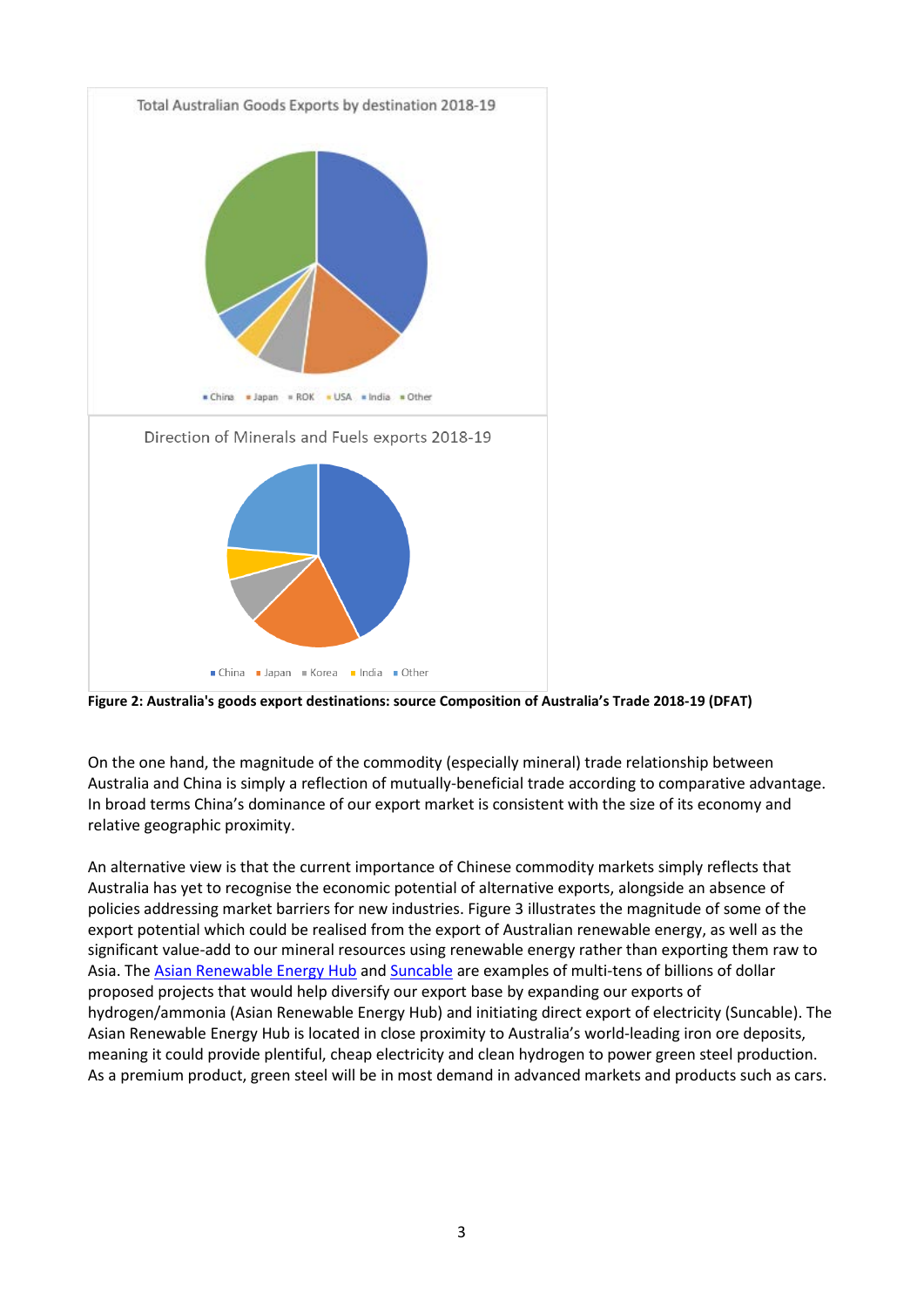

**Figure 3: Electricity and land requirements under a new Australian energy export model**. Renewable energy exports are equivalent in energy to Australia's current thermal coal and natural gas exports; green steel and green aluminium exports are produced from current iron ore, bauxite, and alumina exports. Data are for 2018-2019. A ratio of 80% hydrogen, 20% electricity is used for the renewable energy exports. Quantities are expressed in millions of tonnes per annum (Mt/a) for steel and aluminium, in exajoules per annum (EJ/a) for liquefied green hydrogen, and terawatthours per annum (TWh/a) for green electricity. Arrow widths are weighted by the annual export tonnage for metals, and the 80/20 energy ratio for hydrogen and electricity exports. The segmented circle shows the electricity requirements (TWh/a) for the four export commodities. The square shows the aggregated area required for wind and solar farms. **Source: ANU ECI, Zero Carbon Energy for the Asia Pacific Grand Challenge.** 

## *b. The advantages and disadvantages, including in relation to the national interest and national economic risk, to an over reliance on any one market*

The heavy reliance on iron ore, coal and gas exports leaves Australia vulnerable to negative economic effects arising from climate-change related policy changes in overseas markets. The EU's proposed carbon border tariff adjustment is an example of a policy that could have major consequences for the competitiveness of Chinese steel, and hence demand for Australian iron ore and coking coal [\(Aylor et al.,](https://www.bcg.com/en-au/publications/2020/how-an-eu-carbon-border-tax-could-jolt-world-trade)  [BCG, 2020\)](https://www.bcg.com/en-au/publications/2020/how-an-eu-carbon-border-tax-could-jolt-world-trade). China has already limited imports of Australian thermal coal in order to protect its domestic producers and is likely to do so more as global demand and hence coal prices fall [\(Smith, AFR, 2019\)](https://www.afr.com/world/asia/china-to-extend-restrictions-on-australian-coal-say-analysts-20191029-p535e0). India has also indicated it hopes to move toward self-sufficiency in thermal coal over the next few years by increasing domestic production as well as increasing its domestic renewable energy generation (Smee, [Guardian, 2019\)](https://www.theguardian.com/environment/2019/aug/23/australian-thermal-coal-exporters-warned-of-falling-demand-from-india).

The bigger concern is that a reliance on a few commodity exports (while efficiently exploiting comparative advantage in the short term) is detrimental to long-term growth prospects. Economic complexity (diversity) is one of the best predictors of underlying economic growth (Harvard, [World Bank\)](https://wits.worldbank.org/wits/wits/witshelp/Content/Utilities/e1.trade_indicators.htm). Australia's increasing dependence on commodity exports has seen it fall in global complexity (diversity) rankings. A similar (though less dramatic) trend can be observed in other developed countries with comparative advantage in primary products such as Norway and New Zealand (see Figure 4). Saudi Arabia is an example of a resource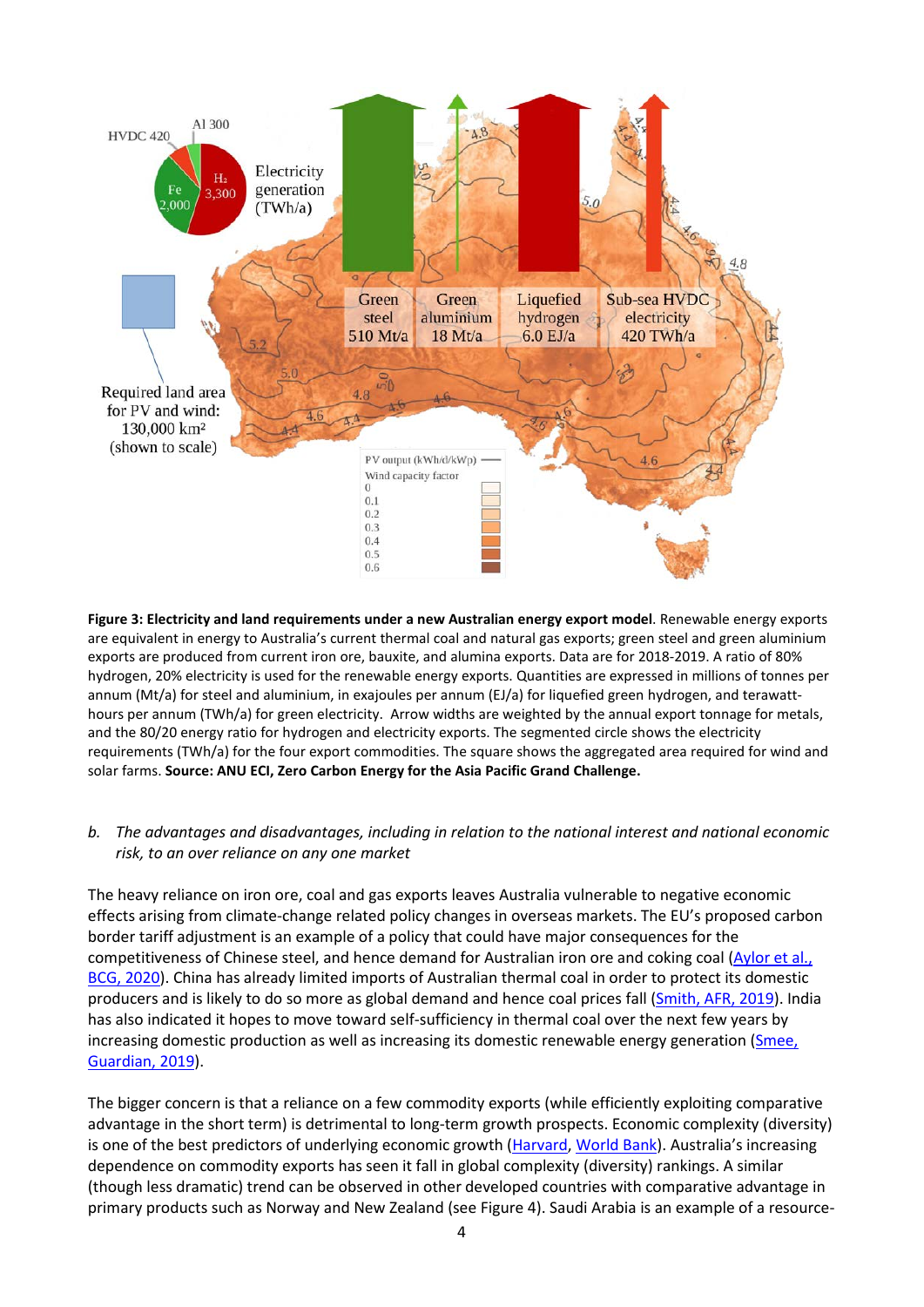rich country that has improved its complexity (diversity) ranking through industrial policy aimed at valueadding a fraction of their resources before export. Harvard University recommends that Australia also adopt industrial policy to improve its economic complexity (diversity) [\(Patrick, AFR, 2019\)](https://www.afr.com/policy/economy/australia-is-rich-dumb-and-getting-dumber-20191007-p52y8i).

It is important to note that industrial policy should, as far as possible, remain technology neutral and aim to rectify specific market failures which are preventing the growth of productive and sustainable industries [\(Aisbett, Beck and Cheng, 2020\)](http://regnet.anu.edu.au/news-events/podcasts/audio/7957/webinar-technology-neutrality-and-green-industrial-policy-odd-couple). Furthermore, "industrial" in this context does not strictly refer to manufacturing. Industrial policy could be aimed at optimal development of Australia's comparative advantage in services. Service industries comprise around 70% of GDP, 80% of employment and 22% of exports [\(DFAT\)](https://www.dfat.gov.au/trade/services-and-digital-trade/Pages/the-importance-of-services-trade-to-australia). Our largest service export – higher education – is the third or fourth largest export during recent years. Government policy has a strong influence on Australia's ability to continue its successful growth in tourism, education and other services (Treasury, 2006).



**Figure 4: Economic complexity (diversity) rankings 1995-2018 for selected countries. Source <https://atlas.cid.harvard.edu/>**

#### *c. Consider if Australia is too reliant on foreign investment. If so, what factors are contributing to this dominance*

Australia has traditionally had an open and stable investment climate that has been conducive to attracting domestic as well as foreign investment from around the world. Arguably, some aspects of our investment climate provide advantages to foreign firms that domestic investors do not have. Investment protections contained in international investment agreements (such as Investment Promotion and Protection Agreements and certain Preferential Trade Agreements) are supported by investor-state dispute settlement provisions. These provisions currently provide foreign firms greater recourse to compensation for losses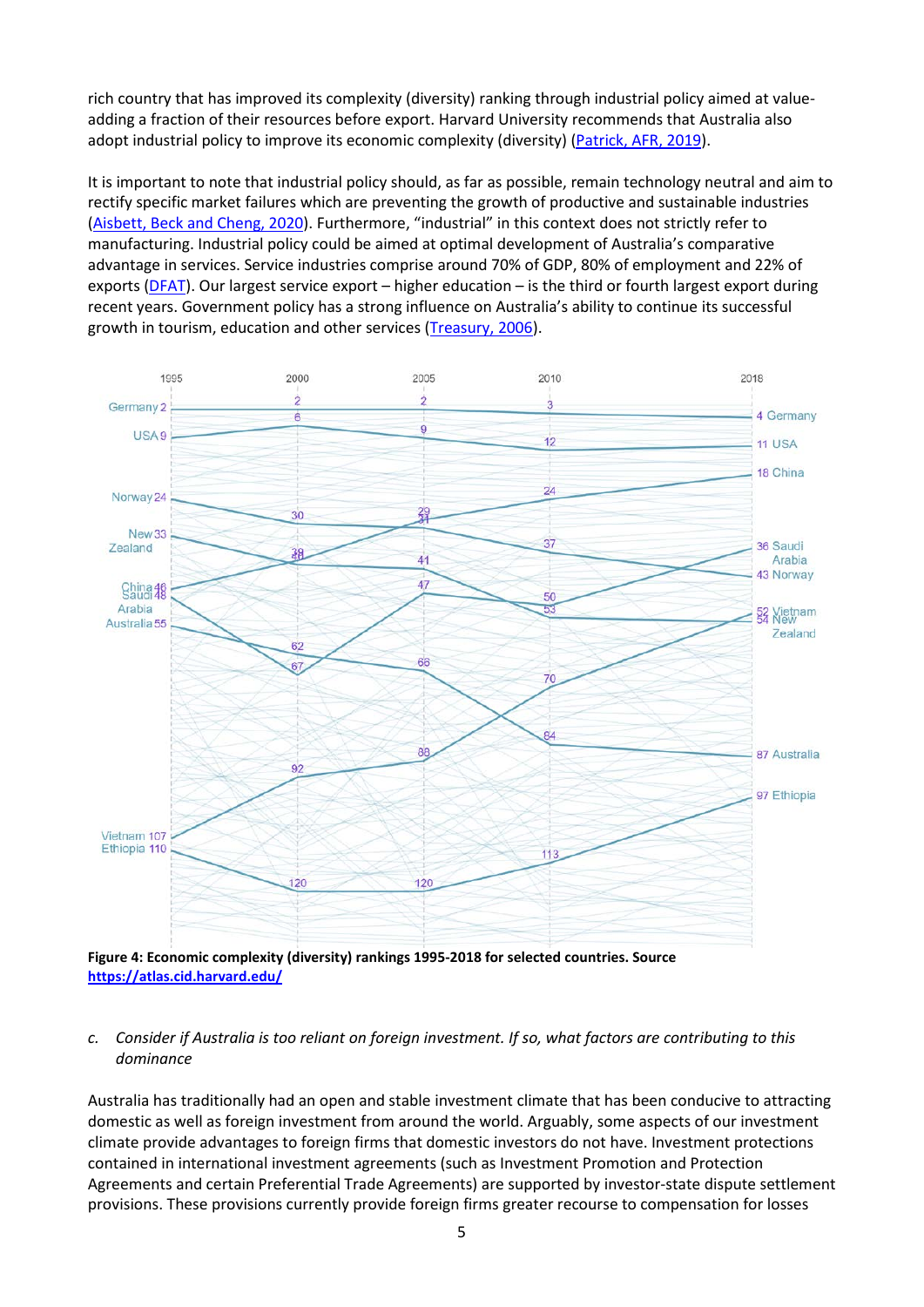resulting from government action than is available to domestic firms. In heavily regulated or politically contentious industries, this extra protection provides a competitive advantage to foreign investors over domestic ones. For example, were a future government to reduce support for (or increase taxes on) coal and gas industries, foreign-owned interests would have greater recourse to compensation than Australian owned. Similarly, foreign-owned companies would have greater recourse to compensation if laws around the protection of natural or cultural heritage (e.g. sacred sites) were strengthened. In theory these advantages can cause foreign investors to dominate industries more than they otherwise would.

Direct government investment and public-private partnerships to help kick-start industries with high growth potential is one way of ensuring Australians obtain lasting benefit from new export industries. The Government may also wish to consider measures to improve domestic savings rates coupled with domestic investment incentives, which would increase the amount of private Australian capital available for potential Australian-sourced private sector investment in Australia. Government policies, including taxation and savings policies should be technology neutral, and not incentivise investment in carbon intensive industries, and potentially expose Australian investors to stranded asset risks in the future. Any such measures should not discriminate against foreign investors to ensure that Australia also remains an attractive destination for foreign investors, and Australian enterprises have free access to both foreign and domestic sources of capital needed to underpin prosperity, subject of course to national interest and national economic policy risk management policies as assessed by the Australian Government.

# *d. The advantages and disadvantages, including in relation to the national interest and national economic risk, to an over reliance on foreign investment, especially foreign investment by state-owned enterprises*

The modern global economy is built on supply chains which stretch across multiple national borders. These supply chains all depend to some extent on foreign investment. To exclude foreign investment also risks excluding Australia from the income-generating opportunities provided by global supply chains.

While participation in global supply chains supports economic growth, they do so more for countries downstream than they do for countries at the very upstream (raw material) end. Australia with its dependence on raw-material exports currently sits at the very upstream end of many important global supply chains (see Fig 4). Growth prospects improve when countries can successfully diversify and move downstream in global supply chains [\(World Development Report 2020: Trading for Development in the Age](https://openknowledge.worldbank.org/bitstream/handle/10986/32437/9781464814570_Ch03.pdf?sequence=67&isAllowed=y)  [of Global Value Chains](https://openknowledge.worldbank.org/bitstream/handle/10986/32437/9781464814570_Ch03.pdf?sequence=67&isAllowed=y) (GVCs), Ch. 3, World Bank).

Foreign investment from technology-leading countries such as Germany and Japan could help Australia capture more of the downstream value from its natural resources. For example, investment by German electrolyser and chemical manufacturers could help turn Australia's solar and wind resources into valuable exports including hydrogen, ammonia and other hydrochemicals. European firms are also leading the way piloting production of "green" steel. For Australia to overcome the disadvantage of high labour costs and become competitive in low-cost steel production it will need to combine its low-cost mineral and renewable resources with frontier technologies from around the world, including supporting the commercialisation of Australian-generated cutting edge technologies from the research and development sector which are often more easily commercially exploited at-scale abroad. Government policy could support the productive adoption of Australian-developed technology and know-how in Australia.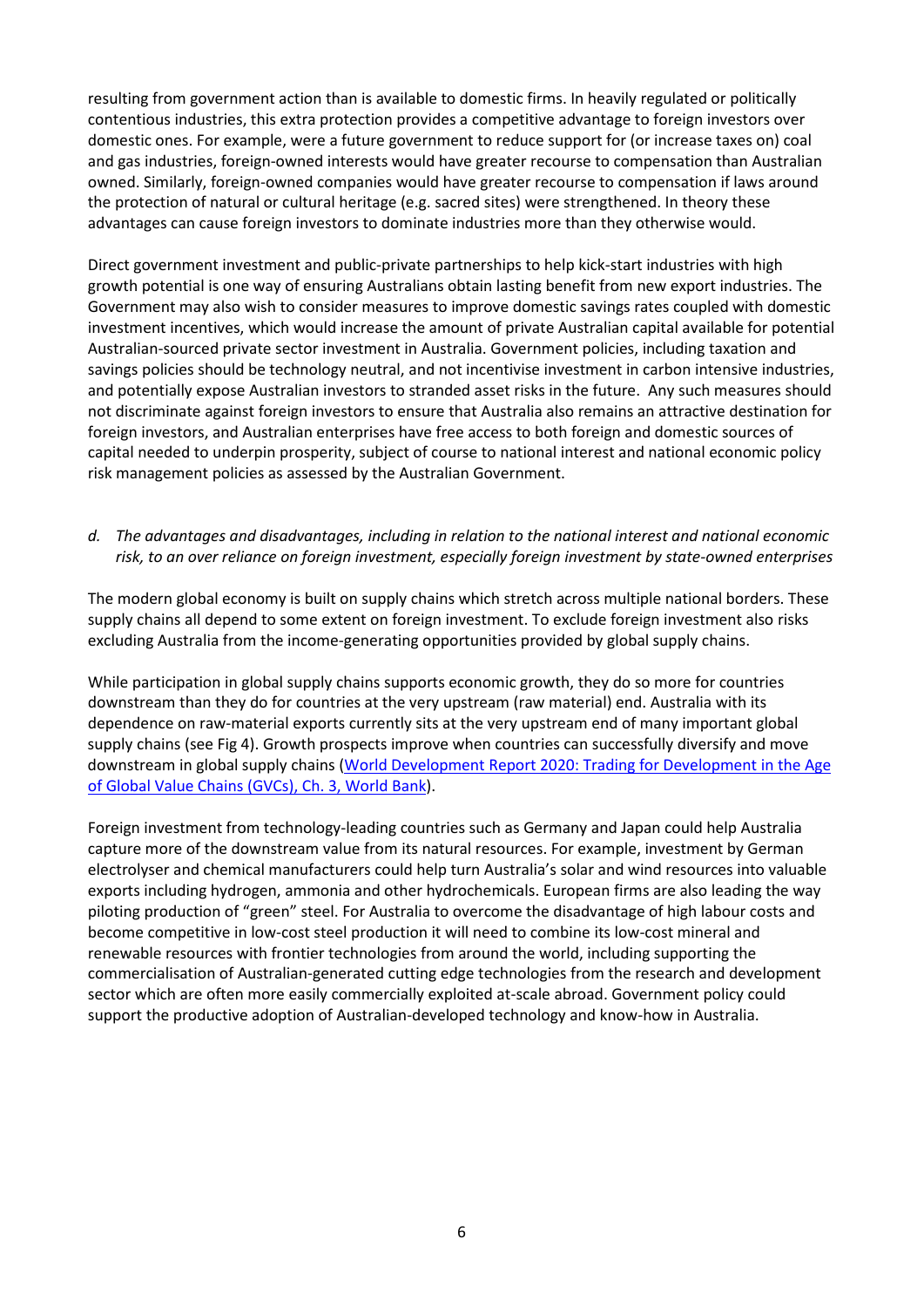

Map 1.1 All countries participate in GVCs-but not in the same way

Note: The type of a country's GVC linkages is based on the country's extent of backward GVC participation, measured as the portion of imports embodied in manufacturing exports as a percentage of a country's total exports, combined with the country's sector specialization of domestic value added in exports and engagement in innovation. Countries in the commodities<br>group have a small share of manufactu manufacturing GVCs engage in some manufacturing exports, often alongside commodities exports, and exhibit medium backward GVC integration. Countries specialized in advanced manufacturing and services GVCs have a high share spend a large share of GDP on research and development, receive a large share of GDP from intellectual property, and exhibit high backward GVC integration.

**Figure 4: Australian GVC participation in a global context. Source: WDR2020, World Bank**

#### *e. The impact of bilateral trade agreements on Australia's exports and whether they contribute to concentrated export markets*

Trade agreements which preferentially liberalise trade in in certain sectors, with certain partners, run a risk of increasing the concentration of export markets. This is particularly true if the preferential liberalisation applies to partners and/or sectors which are already major components of trade flows. Non-discriminatory liberalisation through regional or multilateral trade agreements, can however, be a powerful force for diversification. For example, recent analysis by one of our team members found that growth in Australia's alcohol exports resulting from Australia's preferential trade agreements was strongest for product/market combinations that had been weakest initially [\(Schram, Aisbett et al., Addiction, 2020\)](https://doi-org/10.1111/add.14925).

Inter-governmental agreements targeted at potential growth opportunities can be even more effective at diversifying export markets. An example of such an agreement is the proposed Australia-Singapore Memorandum of Understanding "to drive cooperation on low-emissions solutions, including new and emerging low-emissions technologies." [\(https://www.pm.gov.au/media/joint-statement-prime-ministers](https://www.pm.gov.au/media/joint-statement-prime-ministers-australia-and-singapore)[australia-and-singapore\)](https://www.pm.gov.au/media/joint-statement-prime-ministers-australia-and-singapore). Our ANU ZCEAP Grand Challenge is supporting this Government initiative by preparing a joint symposium with the National University of Singapore on regional renewable energy trade, such as the recently announce[d Major Project Status](https://www.minister.industry.gov.au/ministers/taylor/media-releases/22b-project-power-nt-singapore-given-major-status-boost) for [Sun Cable's Australia-ASEAN Power Link.](https://www.suncable.sg/)

#### *f. The impact of bilateral trade agreements on Australia's domestic market and whether they contribute to an over reliance on foreign investment*

This is relevant to point (c) above on the topic of international investment agreements which are often embedded in modern preferential trade agreements (bi-lateral and pluri-lateral). Investment treaty protections such as those in IPPAs can provide a competitive advantage to protected foreign investors both compared to domestic investors and compared to investors from countries that do not enjoy investment treaty protections.

There is the potential for export markets to dominate domestic markets as has been seen in the effect on domestic gas prices resulting from Australia's entry into major international markets. Future export